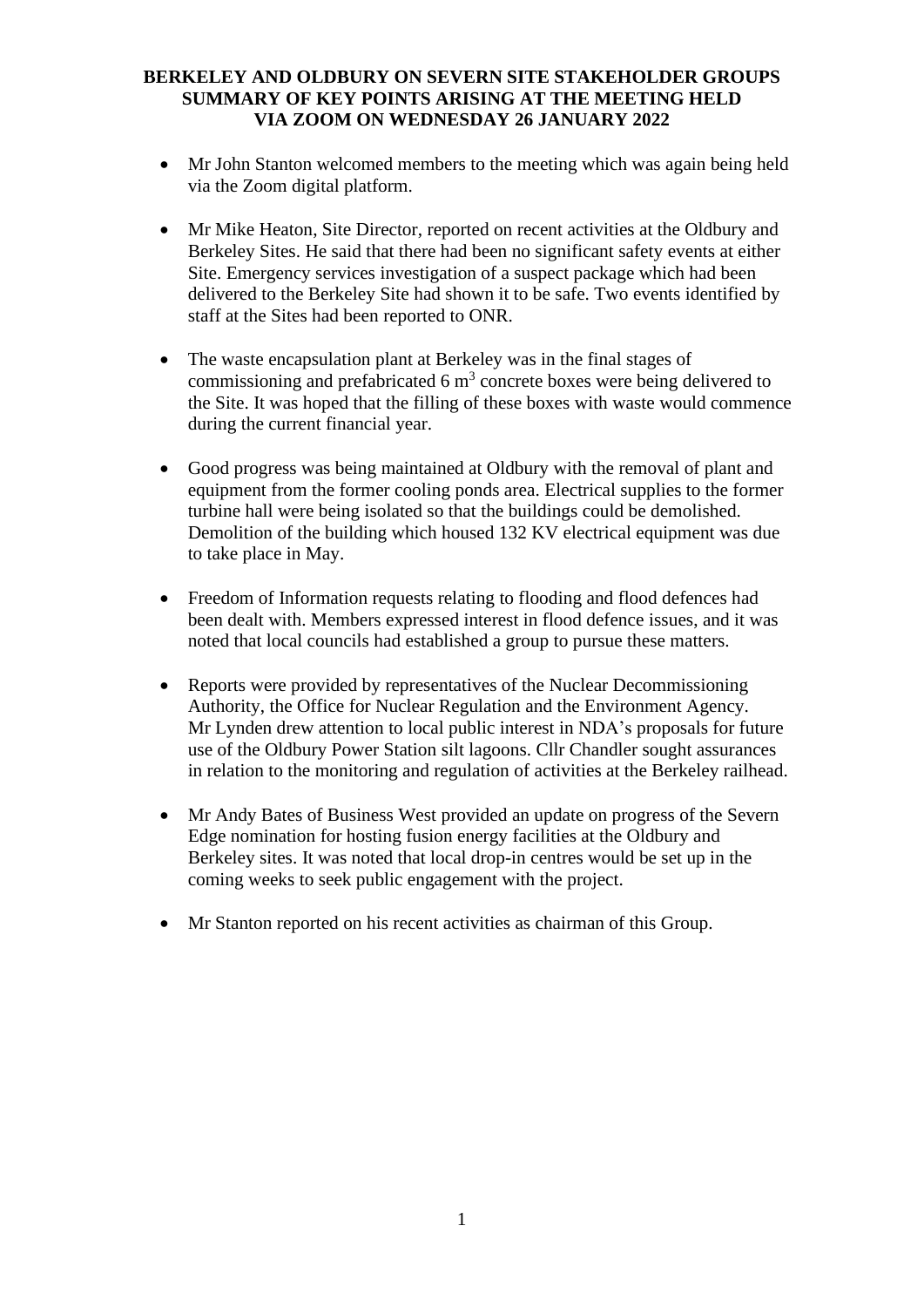## **BERKELEY AND OLDBURY ON SEVERN SITE STAKEHOLDER GROUPS MINUTES OF THE MEETING HELD VIA ZOOM ON WEDNESDAY 26 JANUARY 2022**

#### **PRESENT:**

| Mr J Stanton (in the chair) | Co-opted member                         |
|-----------------------------|-----------------------------------------|
| <b>Cllr Mrs E Ashton</b>    | <b>Berkeley Town Council</b>            |
| Cllr S Chandler JP          | <b>Hamfallow Parish Council</b>         |
| <b>Cllr C Davies</b>        | Stinchcombe Parish Council              |
| Mr M Lynden                 | <b>Oldbury on Severn Parish Council</b> |
| Cllr C Parkinson            | Thornbury Town Council                  |
| Cllr M Riddle               | South Gloucestershire Council           |
| Mr B Roberts                | Thornbury Chamber of Commerce           |
| Cllr B Tipper               | Gloucestershire County Council          |

Cllr J Warren - Aust Parish Council

# **IN ATTENDANCE:**

| пу ат геледије.                    |  |                                            |
|------------------------------------|--|--------------------------------------------|
| Mr S Napper                        |  | <b>Nuclear Decommissioning Authority</b>   |
| Mr S Morgan                        |  | <b>Office for Nuclear Regulation</b>       |
| Ms S Gallagher                     |  | <b>Environment Agency</b>                  |
| Ms R Cleverley                     |  | <b>Environment Agency</b>                  |
| Mr R Drake                         |  | <b>Gloucestershire County Council</b>      |
| Ms G Ellis-King                    |  | <b>South Gloucestershire Council</b>       |
| Mr J Cooke                         |  | <b>South Gloucestershire Council</b>       |
| Mr R Layfield                      |  | <b>Stroud District Council</b>             |
| Mr B Cleere                        |  | <b>Stroud District Council</b>             |
| Mr A Bates                         |  | <b>Business West</b>                       |
| Mr J Townes                        |  | <b>Western Gateway</b>                     |
| Mr W Smith                         |  | <b>Western Gateway</b>                     |
| Ms S Chang                         |  | Gloucestershire Constabulary               |
| Mr K Warren                        |  | Lower Severn Internal Drainage Board       |
| Ms J Maloney                       |  | <b>Sedgemoor District Council</b>          |
| Ms A Presdee                       |  | <b>Gloucestershire County Council</b>      |
| Mr M Heaton                        |  | <b>Oldbury and Berkeley Sites Director</b> |
| Ms G Coombs                        |  | <b>Magnox Communications</b>               |
| Mr B Hamilton                      |  | <b>Magnox Communications Director</b>      |
| Ms S Postans                       |  | <b>UKAEA</b>                               |
| Ms J Callander                     |  | Magnox, SSG Secretariat                    |
| Ms S Williams                      |  | <b>SGS Berkeley Green UTC</b>              |
| <b>Students Berkeley Green UTC</b> |  | <b>SGS Berkeley Green UTC</b>              |
| <b>Helen Smith</b>                 |  | <b>Marick Communications</b>               |
| Rebecca Chesworth                  |  | <b>Marick Communications</b>               |
| Ms B French                        |  | <b>STAND</b>                               |
| Dr J McHugh                        |  |                                            |
| Mr G Vaughan Lewis                 |  |                                            |
| Mr G Wheeler                       |  | <b>Berkeley Historical Group</b>           |
| Dr J Cordwell                      |  |                                            |
| Mr P Hazlewood                     |  |                                            |
|                                    |  |                                            |

Mr T Hellen Mr M J Davis (Secretary)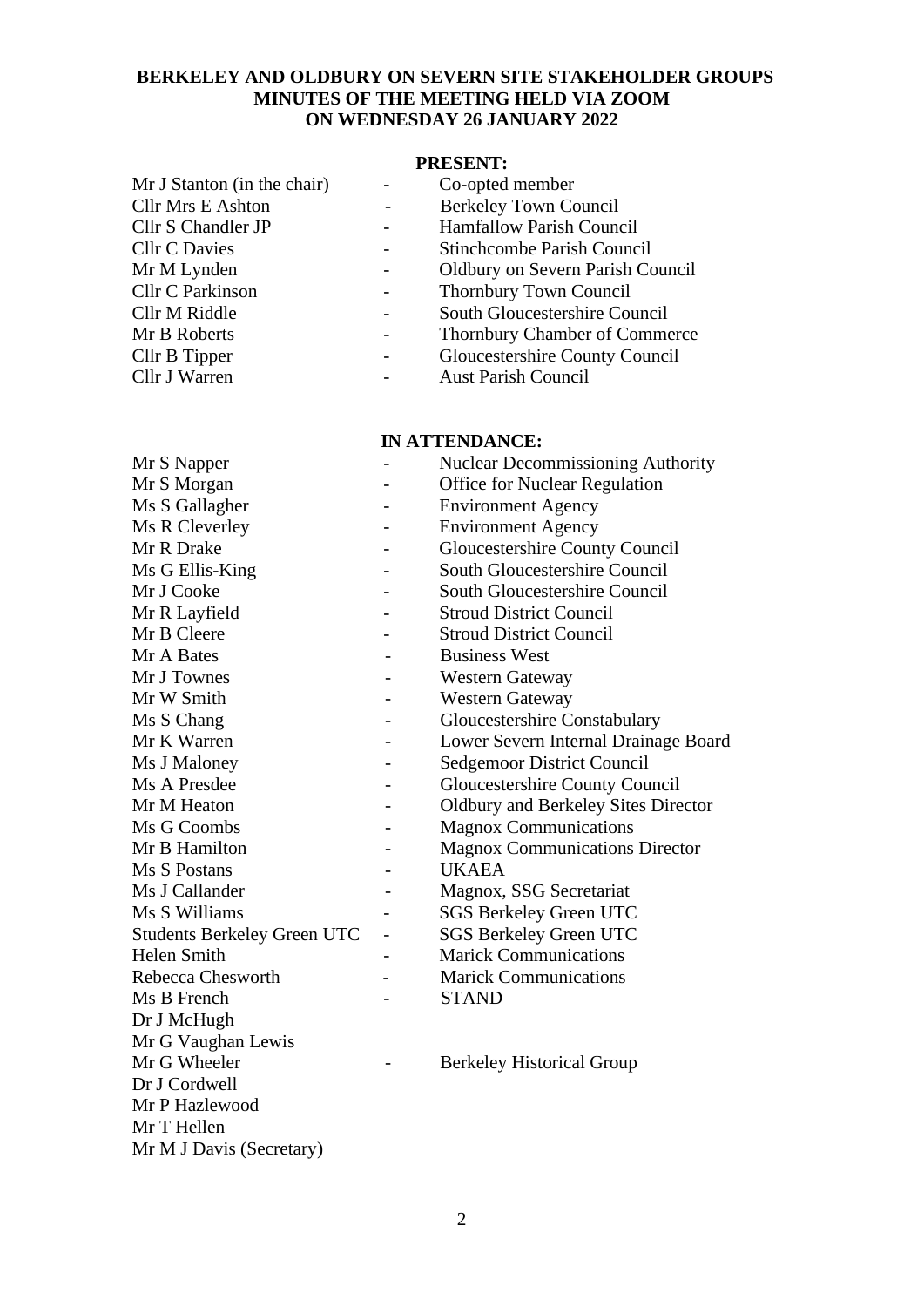## **WELCOME**

1 Mr Stanton welcomed everyone to this joint meeting of the Berkeley and Oldbury on Severn Sites Stakeholder Groups.

## **APOLOGIES FOR ABSENCE**

2 Apologies for absence were received from Cllr G Langdon, Rev S Godsell, Ms V Heselton, Mr J Mills, Ms R Frett and Cllr Mrs H Molyneux.

## **MINUTES OF PREVIOUS MEETING**

#### **(a) Accuracy**

3 The minutes of the joint meeting of the Berkeley and Oldbury SSGs held on 28 July 2021 were approved as an accurate record subject to the following:

#### **Environment Agency inspection of environmental monitoring programme arrangements (para 16(vi) refers)**

4 It was agreed that the final sentence of this paragraph should be amended to read:

"Ms Cleverley referred to the possible need for improvement of operational instructions relating to the collection of environmental samples."

#### **Bid for hosting a STEP facility (paras 22-24 refer)**

5 Mr Vaughan Lewis said that at the previous meeting he had made the following statement which he wished to be recorded:

"I look forward to the development of the STEP fusion project, depending on its success it could well be a major factor in the fight against climate change. Good luck with the project and finding a suitable location.

I have doubts if the Severn estuary is a suitable location for the project as a number of individuals are rightfully concerned about the flooding issues in the area.

Will an attempt be made by this lobby to hold the Step project responsible for flood defences as they are with Magnox which would make the project more expensive than it should be?"

#### **(b) Matters arising**

6 There were no further matters arising from the minutes of the previous meeting.

## **SITE DIRECTOR'S REPORT**

7 Mr Heaton reported on recent activities at the Oldbury and Berkeley Sites, drawing particular attention to the following: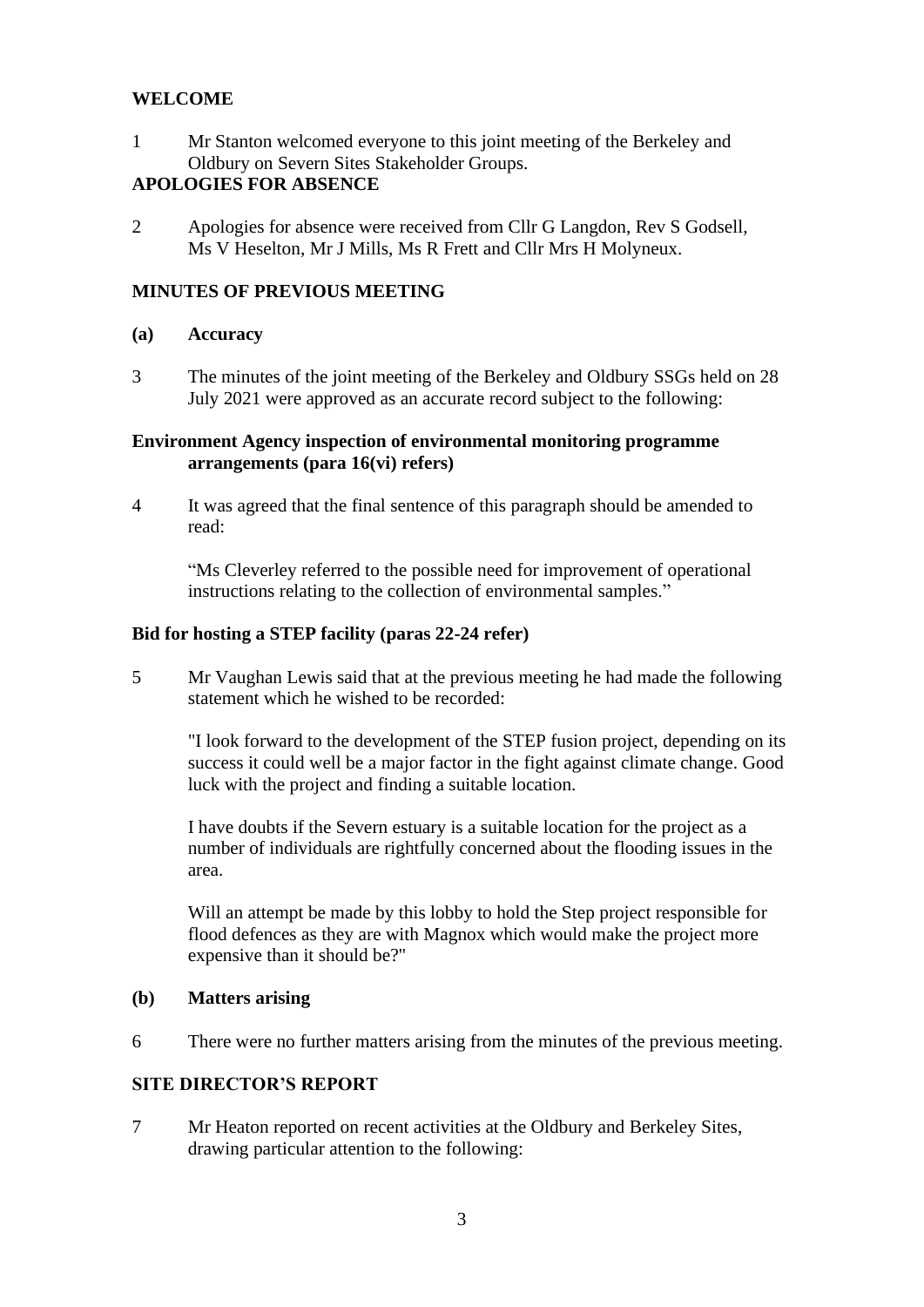- (i) There had been no significant safety or environmental events at either Site since the time of the previous meeting. Precautions relating to the spread of coronavirus remained in place at the Sites.
- (ii) Planned security arrangements had been implemented at Berkeley following the receipt of a suspect package. Investigations by the emergency services had shown it to be safe but the event had been regarded as a good test of the company's arrangements.
- (iii) During routine inspections, Site staff at Oldbury had identified that pond skip crane striker plates had been inadvertently removed during deplanting works. This had been reported to the ONR and the attention of other Sites had been drawn to the need for clear identification of safety significant items in areas which were being de-planted.
- (iv) The failure of a brake on a transporter used for conveying waste packages across the Berkeley Site had been reported to the ONR.
- (v) Freedom of Information requests regarding issues relating to flooding and flood defences had been dealt with.
- (vi) The primary focus at Berkeley remained the programme of work associated with the retrieval and packaging of waste from the storage vaults. The MILWEP waste encapsulation plant was in the final stages of commissioning;  $6 \text{ m}^3$  concrete boxes were being delivered to the Site and it was planned that operations to fill these boxes would start during the current financial year.
- (vii) At Oldbury the current focus was upon de-planting the former cooling ponds area and making preparations for demolition of the former turbine hall. Good progress was being made with the cutting up of pond skips to reduce their volume as waste for storage. Work in the turbine hall included the isolation of electrical supplies to the area. Preparations were being made for the demolition of the 132kv equipment building which contained asbestos; it was currently planned that the building would be demolished in May 2022.
- (viii) The company continued to make donations within its socio-economic support scheme and surplus office equipment from the Oldbury Technical Centre was being donated to local causes and charities.
- 6 Ms French declared her interest in issues associated with flooding and sea defences; she had been seeking information on these matters for some years. Mr Heaton said that the plants on both of the Sites had been built up above the previous ground levels and procedures for dealing with any flooding risk were well established. Cllr Riddle described the flood protection measures which he understood had been considered by Horizon in relation to its proposed development and referred to a group which had been established by local councils to campaign for improvements to flood defences irrespective of future power plant development. Ms Ellis-King said that information was available on issues relating to sea defences which had been addressed by Horizon; in relation to the potential fusion plant development, she said that flood defence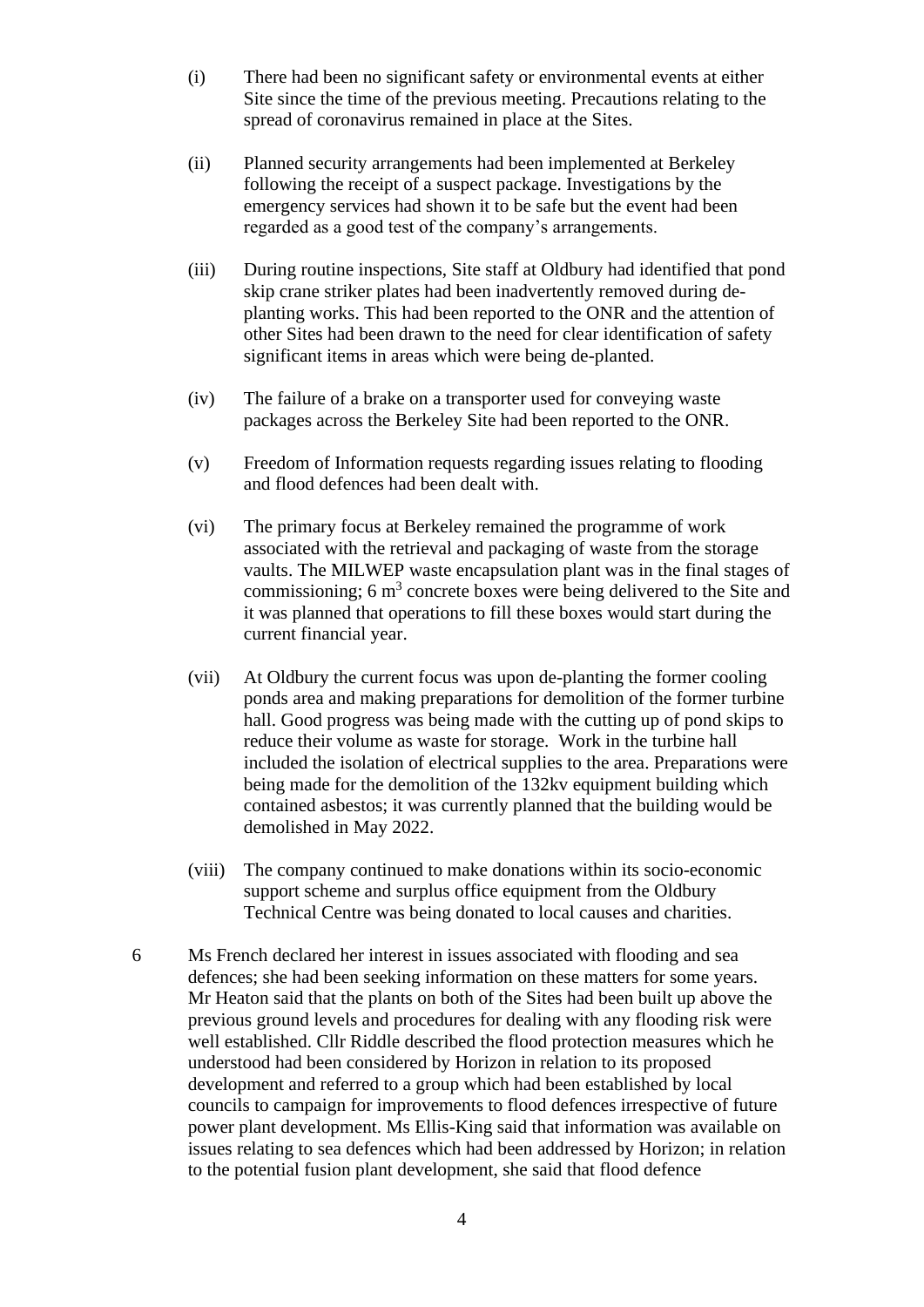requirements were being addressed and there would be consultations in due course. Mr Lynden emphasised the importance of this issue to local residents. Ms Cleverley said that a representative of the Environment Agency would be available to attend meetings of the local authority group if required. Mr Stanton suggested that these issues were more appropriate for consideration by the local authority group than by this stakeholder group. He suggested that Ms French might get in touch with the local authority flood defence group.

7 In reply to a question from Mr Stanton, Mr Heaton confirmed that a substantial cover was placed on the  $6 \text{ m}^3$  concrete boxes after they had been filled and before they were transported across the site to the encapsulation plant where a permanent lid was cast in place. In reply to a question from Mr Lynden, Mr Heaton said that facilities for retrieving, and handling wastes at Oldbury would be contained within the reactor-controlled area.

## **NUCLEAR DECOMMISSIONING AUTHORITY**

- 9 Mr Napper reported on current NDA issues, drawing attention to the following:
	- (i) With the general easing of coronavirus restrictions, NDA staff would have greater access to offices, but a mix of home and office working would continue where appropriate. Consideration was to be given to a gradual return to more face-to-face external engagement with stakeholders.
	- (ii) NDA had published a Sustainability Report, a Mission Progress Report, and a draft Business Plan. The period of consultation on the draft Business Plan was due to end shortly
	- (iii) The Nuclear Waste Services organisation, which drew together all aspects of NDA's waste business was shortly to come into operation.
	- (iv) A supply chain event which had been due to be held by NDA in February had been cancelled due to coronavirus precautions and had been rescheduled for 21 July.
	- (v) A community partnership had been established in Allerdale. This was the third community partnership in Cumbria and would allow discussions with the local community about hosting a geological disposal facility.
	- (vi) The Berkeley railhead, which had been the subject of discussions at the previous meeting, was regulated by the Office for Nuclear Regulation via its Civil Nuclear Security and Safeguards Division. NDA's Nuclear Transport Services were responsible for the transport of nuclear waste packages, but the containers were sealed by Magnox before despatch and were never opened during transport between Sites. There was a security inspection of the railhead before any waste movements.
	- (vii) Consideration was being given to the feasibility of reducing water drainage from the Oldbury silt lagoon area in order to establish and maintain a wetland habitat.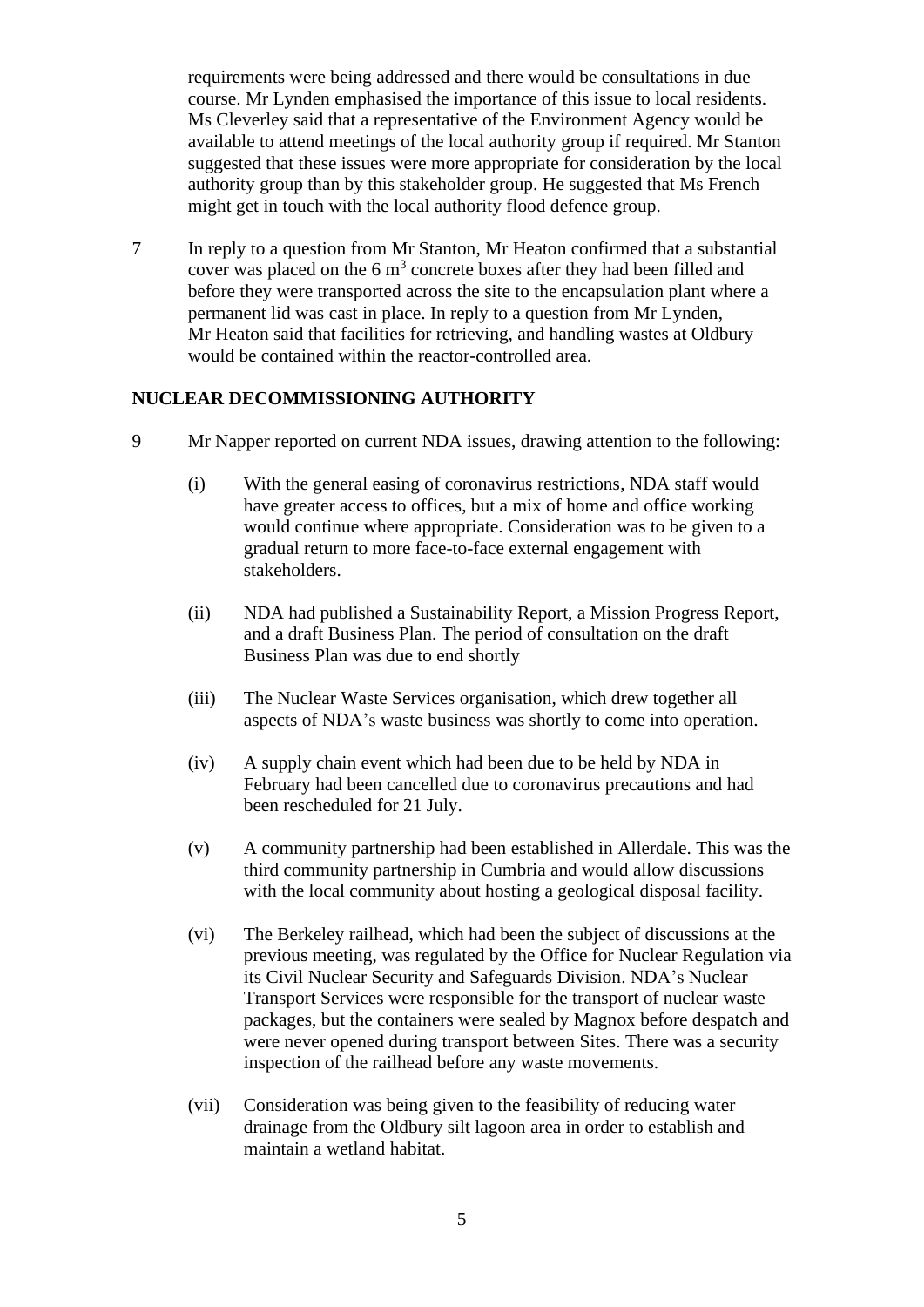- 10 Mr Lynden expressed concern at the possibility of the Oldbury silt lagoon area being used to create wetlands. He felt that the use of this land should be considered in relation to general discussions on flood defence arrangements and felt that these matters should be discussed with the local community. Mr Napper said that options were being considered at this stage and there would be engagement with the local community in due course.
- 11 Cllr Chandler said that local concerns about the use of the Berkeley railhead were related to radiological safety rather than security issues. He said that he would like information on the arrangements for ensuring radiological safety at the railhead and would like to know the nature of the waste which was transported from Harwell. Ms Coombes said that the use of the Berkeley railhead for transferring waste from Harwell was well established and had been referred to in meetings of this group over many years. Cllr Chandler undertook to discuss these matters further with Mr Napper outside the meeting.

## **OFFICE FOR NUCLEAR REGULATION**

- 12 Mr Morgan reported on ONR's regulatory and inspection activities in relation to the Berkeley and Oldbury Sites. Reports had been circulated to members in advance of the meeting. Mr Morgan drew particular attention to the following:
	- (i) Inspections undertaken at the Sites since the previous meeting included fire safety, security, arrangements for dealing with incidents on site and the witnessing of a demonstration exercise at Berkeley. The inspections had all had provided satisfactory results.
	- (ii) Regulatory advice had been issued to Oldbury in relation to the unauthorised modification of safety system interlocks on the pond cranes as referred to earlier by Mr Heaton. ONR had noted the actions of site staff in identifying the error, reporting it, carrying out investigations and taking remedial action.
- 13 In reply to a question from Mr Stanton, Mr Morgan said that ONR sought to ensure that any regulatory action taken was proportionate to the circumstances of the event. The regulatory advice issued to Oldbury in relation to the pond cranes was at the lower end of the scale of possible regulatory action.

#### **ENVIRONMENT AGENCY**

- 14 Ms Gallagher and Ms Cleverley reported on the Environment Agency's regulatory activities in relation to the Berkeley and Oldbury Sites. Reports had been circulated to members in advance of the meeting. During discussion the following points were noted:
	- (i) Agency staff were continuing to work largely from home in accordance with government guidelines; regulatory activities had been maintained using remote working and site visits where appropriate.
	- (ii) Recent inspections had included low level waste management arrangements at Berkeley and asset management arrangements at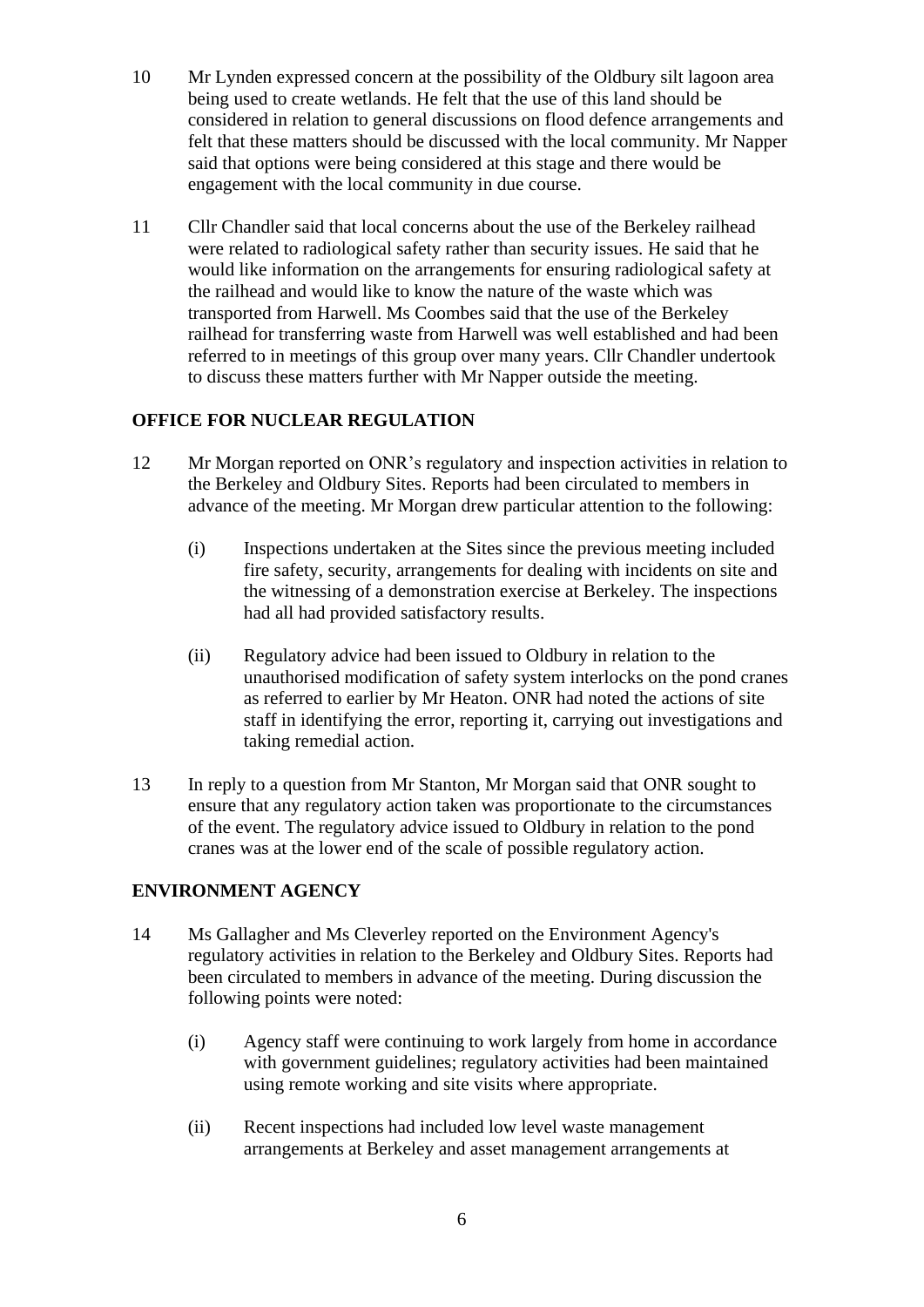Oldbury; inspections had given satisfactory results. Plans were in place for further inspections during the coming months.

- (iii) Discharges of radioactivity from the Sites were very low compared with permitted discharge limits. There had been no changes to permits since the previous meeting.
- (iv) A report on radioactivity in food and the environment produced by the EA in conjunction with the Food Standards Agency had been issued since the previous meeting. The results of the Agencies' monitoring were consistent with the results of the Sites' own monitoring. The assessed maximum potential dose to a member of the public in the vicinity of these Sites remained at less than 5µSv (microSieverts) per year; this was less than 0.5% of the relevant limit.
- (v) The Sites' proposals for changes to the environmental management programme were considered to be proportionate and reasonable having regard to the current state of decommissioning.

## **SEVERN EDGE UPDATE**

- 15 Mr. Bates provided an update on issues relating to the Severn Edge nomination for hosting the UK's first fusion power plant facility at the Oldbury and Berkeley Sites. The following points were noted during discussion:
	- (i) Government had published its fusion power strategy for the UK. There was clearly committed political leadership.
	- (ii) The nomination had received strong local support from the community, and industry and academia were well placed to meet the requirements of the project which was now one of the last five nominations being considered. The UK Atomic Energy Authority was carrying out its detailed assessments of the various competing nominations. A decision on the final choice of a site to host the facility was expected to be taken at the end of the current year.
	- (iii) The nomination of Ratcliffe on Soar as a potential host site had been withdrawn and had been replaced by West Burton.
	- (iv) A series of drop-in centres to provide opportunities for engagement with local communities were planned to be held in Oldbury, Berkeley and Thornbury. The UKAEA was organising webinars for public and stakeholder engagement. A Severn Edge webpage would be accessible shortly. Mr Bates undertook to provide members with details of these events; they were also to be publicised widely on both sides of the Severn.
- 16 Mr Stanton thanked Mr Bates for the update. He expressed members' support for the nomination and was confident that members would provide further help with any lobbying which might be considered appropriate.